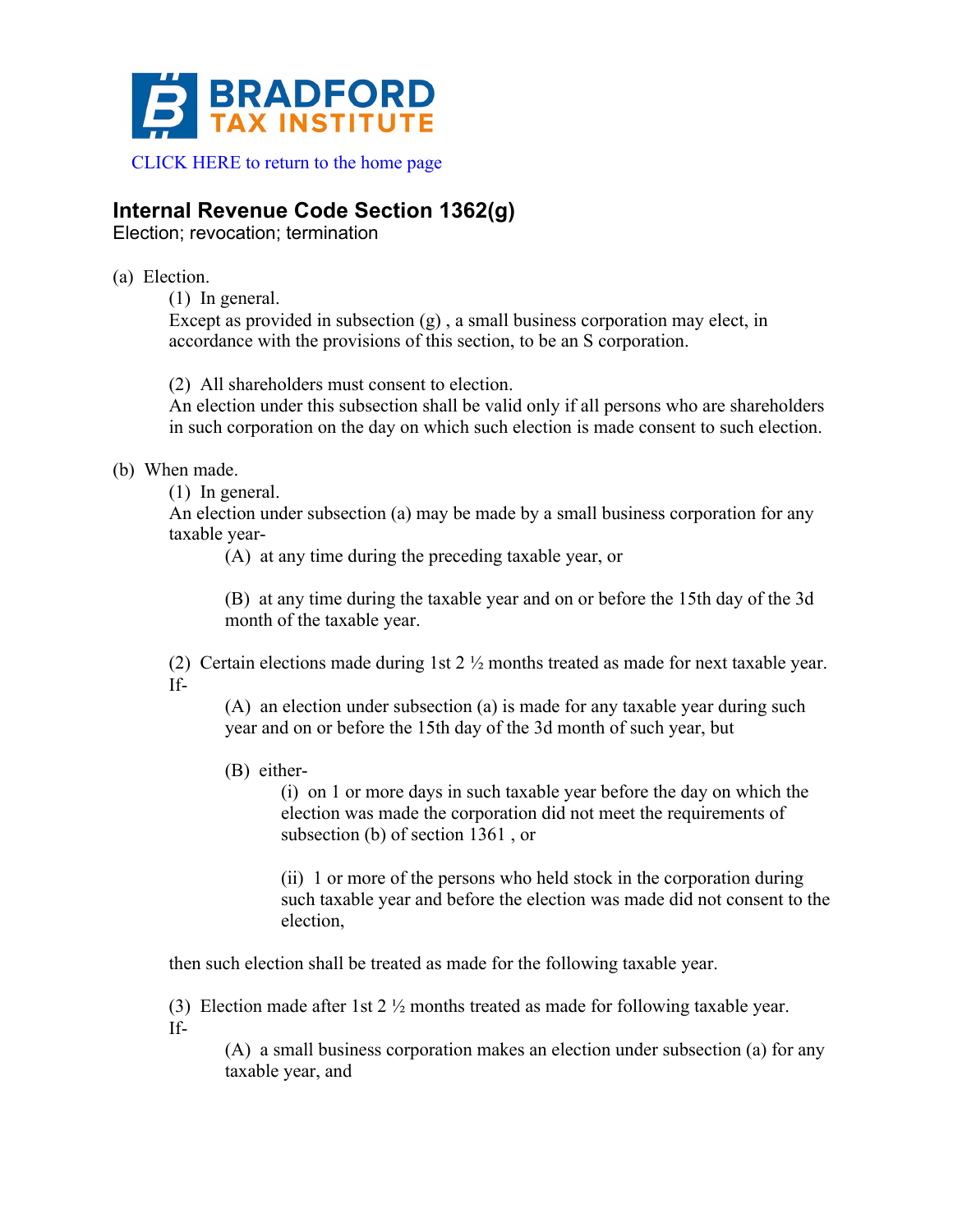(B) such election is made after the 15th day of the 3d month of the taxable year and on or before the 15th day of the 3rd month of the following taxable year,

then such election shall be treated as made for the following taxable year.

(4) Taxable years of  $2\frac{1}{2}$  months or less.

For purposes of this subsection , an election for a taxable year made not later than 2 months and 15 days after the first day of the taxable year shall be treated as timely made during such year.

(5) Authority to treat late elections, etc., as timely.

If-

(A) an election under subsection (a) is made for any taxable year (determined without regard to paragraph (3) ), after the date prescribed by this subsection for making such election for such taxable year or no such election is made for any taxable year, and

(B) the Secretary determines that there was reasonable cause for the failure to timely make such election,

the Secretary may treat such an election as timely made for such taxable year (and paragraph (3) shall not apply).

(c) Years for which effective.

An election under subsection (a) shall be effective for the taxable year of the corporation for which it is made and for all succeeding taxable years of the corporation, until such election is terminated under subsection (d) .

#### (d) Termination.

(1) By revocation.

(A) In general. An election under subsection (a) may be terminated by revocation.

(B) More than one-half of shares must consent to revocation. An election may be revoked only if shareholders holding more than one-half of the shares of stock of the corporation on the day on which the revocation is made consent to the revocation.

(C) When effective. Except as provided in subparagraph (D) -

(i) a revocation made during the taxable year and on or before the 15th day of the 3d month thereof shall be effective on the 1st day of such taxable year, and

(ii) a revocation made during the taxable year but after such 15th day shall be effective on the 1st day of the following taxable year.

(D) Revocation may specify prospective date. If the revocation specifies a date for revocation which is on or after the day on which the revocation is made, the revocation shall be effective on and after the date so specified.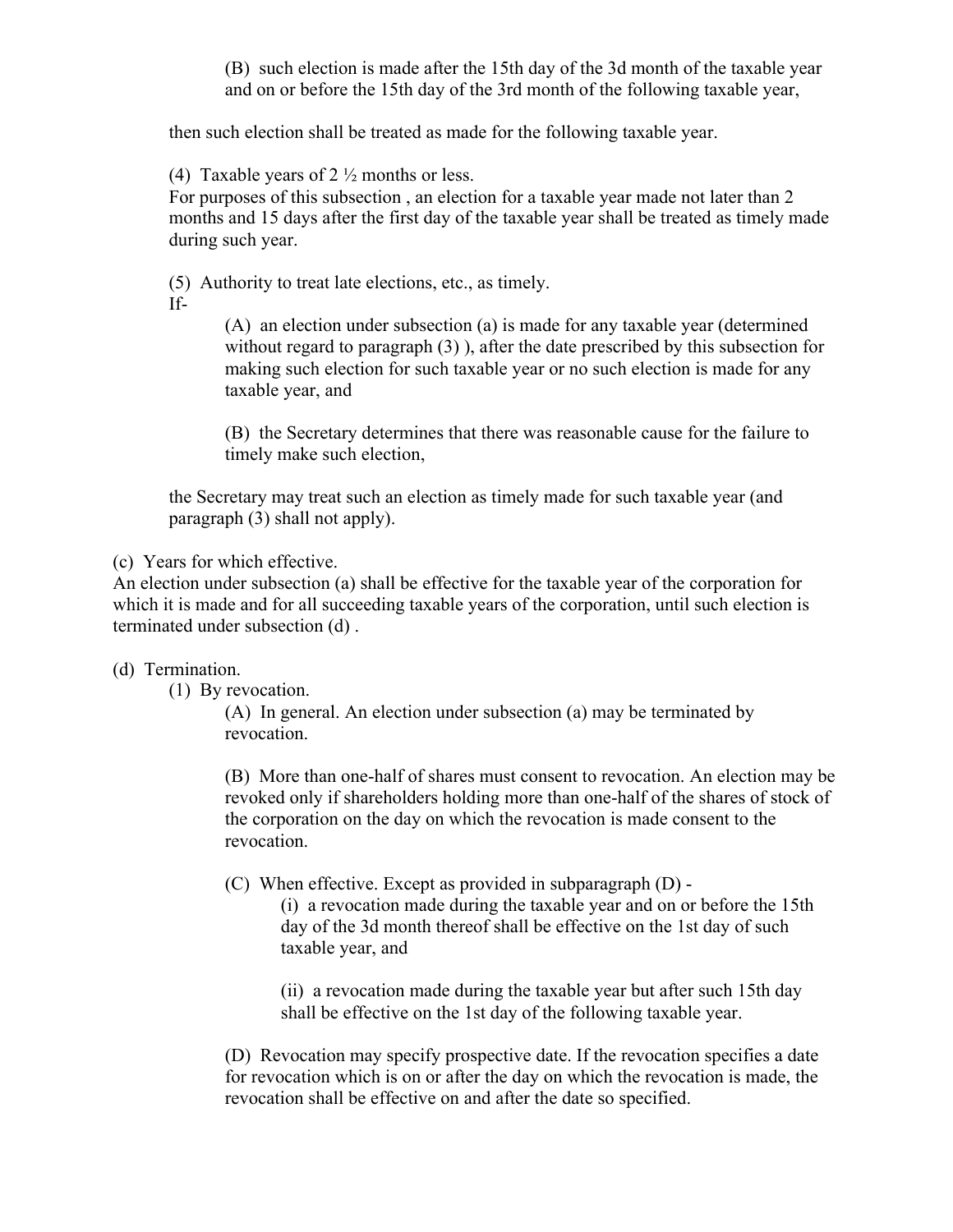(2) By corporation ceasing to be small business corporation.

(A) In general. An election under subsection (a) shall be terminated whenever (at any time on or after the 1st day of the 1st taxable year for which the corporation is an S corporation) such corporation ceases to be a small business corporation.

(B) When effective. Any termination under this paragraph shall be effective on and after the date of cessation.

(3) Where passive investment income exceeds 25 percent of gross receipts for 3 consecutive taxable years and corporation has accumulated earnings and profits.

- (A) Termination.
	- (i) In general. An election under subsection (a) shall be terminated whenever the corporation-

(I) has accumulated earnings and profits at the close of each of 3 consecutive taxable years, and

(II) has gross receipts for each of such taxable years more than 25 percent of which are passive investment income.

(ii) When effective. Any termination under this paragraph shall be effective on and after the first day of the first taxable year beginning after the third consecutive taxable year referred to in clause (i) .

(iii) Years taken into account. A prior taxable year shall not be taken into account under clause (i) unless the corporation was an S corporation for such taxable year.

(B) Gross receipts from the sales of certain assets. For purposes of this paragraph-

> (i) in the case of dispositions of capital assets (other than stock and securities), gross receipts from such dispositions shall be taken into account only to the extent of the capital gain net income therefrom, and

(ii) in the case of sales or exchanges of stock or securities, gross receipts shall be taken into account only to the extent of the gains therefrom.

#### (C) Passive investment income defined.

(i) In general. Except as otherwise provided in this subparagraph, the term "passive investment income" means gross receipts derived from royalties, rents, dividends, interest, and annuities.

(ii) Exception for interest on notes from sales of inventory. The term "passive investment income" shall not include interest on any obligation acquired in the ordinary course of the corporation's trade or business from its sale of property described in section 1221(a)(1) .

(iii) Treatment of certain lending or finance companies. If the S corporation meets the requirements of section  $542(c)(6)$  for the taxable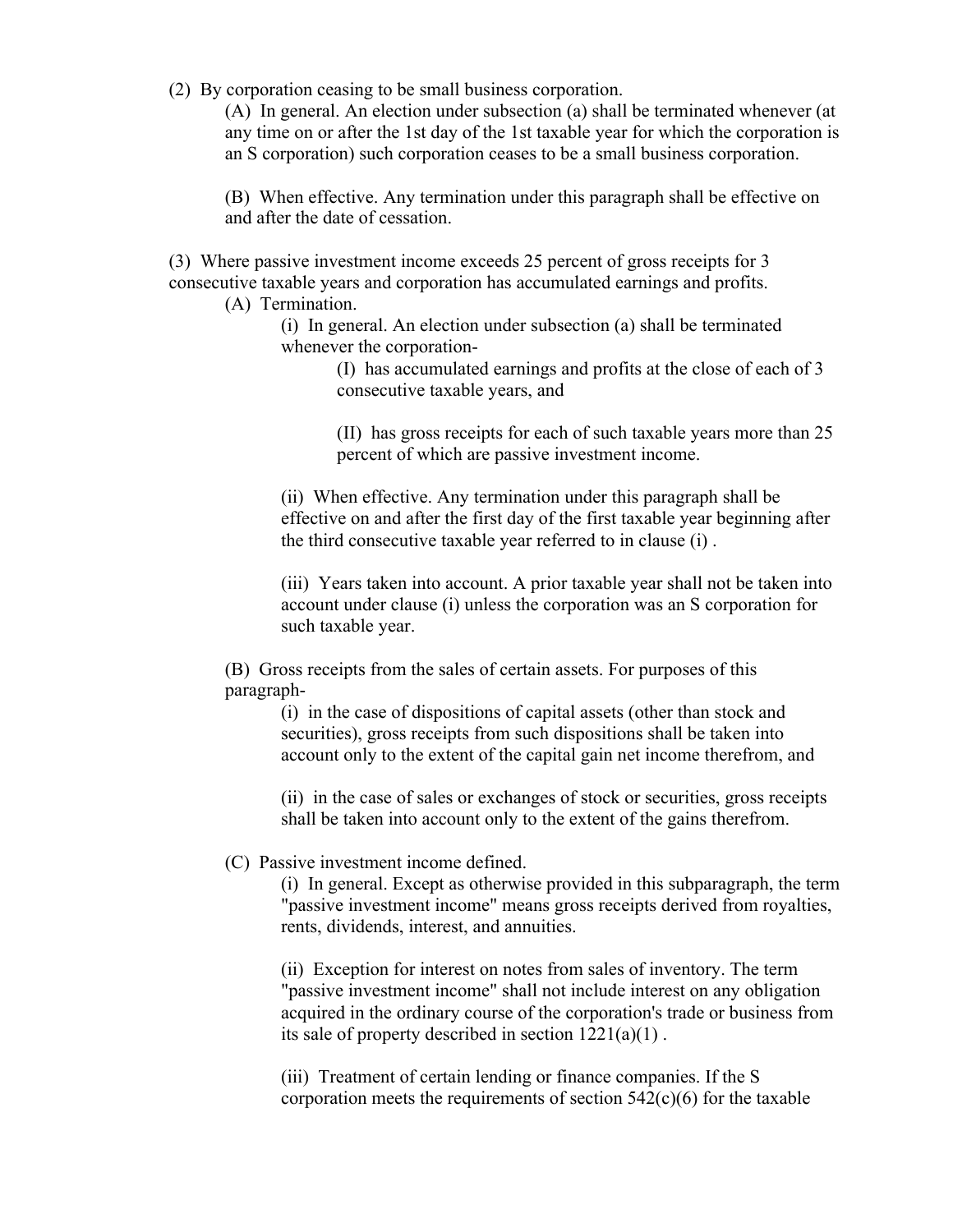year, the term "passive investment income" shall not include gross receipts for the taxable year which are derived directly from the active and regular conduct of a lending or finance business (as defined in section  $542(d)(1)$ ).

(iv) Treatment of certain dividends. If an S corporation holds stock in a C corporation meeting the requirements of section  $1504(a)(2)$ , the term "passive investment income" shall not include dividends from such C corporation to the extent such dividends are attributable to the earnings and profits of such C corporation derived from the active conduct of a trade or business.

(v) Exception for banks, etc. In the case of a bank (as defined in section 581 ) or a depository institution holding company (as defined in section  $3(w)(1)$  of the Federal Deposit Insurance Act  $(12 \text{ U.S.C. } 1813(w)(1)))$ , the term "passive investment income" shall not include-

(I) interest income earned by such bank or company, or

(II) dividends on assets required to be held by such bank or company, including stock in the Federal Reserve Bank, the Federal Home Loan Bank, or the Federal Agricultural Mortgage Bank or participation certificates issued by a Federal Intermediate Credit Bank.

(e) Treatment of S termination year.

(1) In general.

In the case of an S termination year, for purposes of this title-

(A) S short year. The portion of such year ending before the 1st day for which the termination is effective shall be treated as a short taxable year for which the corporation is an S corporation.

(B) C short year. The portion of such year beginning on such 1st day shall be treated as a short taxable year for which the corporation is a C corporation.

(2) Pro rata allocation.

Except as provided in paragraph  $(3)$  and subparagraphs  $(C)$  and  $(D)$  of paragraph  $(6)$ , the determination of which items are to be taken into account for each of the short taxable years referred to in paragraph (1) shall be made-

(A) first by determining for the S termination year-

(i) the amount of each of the items of income, loss, deduction, or credit described in section  $1366(a)(1)(A)$ , and

(ii) the amount of the nonseparately computed income or loss, and

(B) then by assigning an equal portion of each amount determined under subparagraph (A) to each day of the S termination year.

(3) Election to have items assigned to each short taxable year under normal tax accounting rules.

(A) In general. A corporation may elect to have paragraph (2) not apply.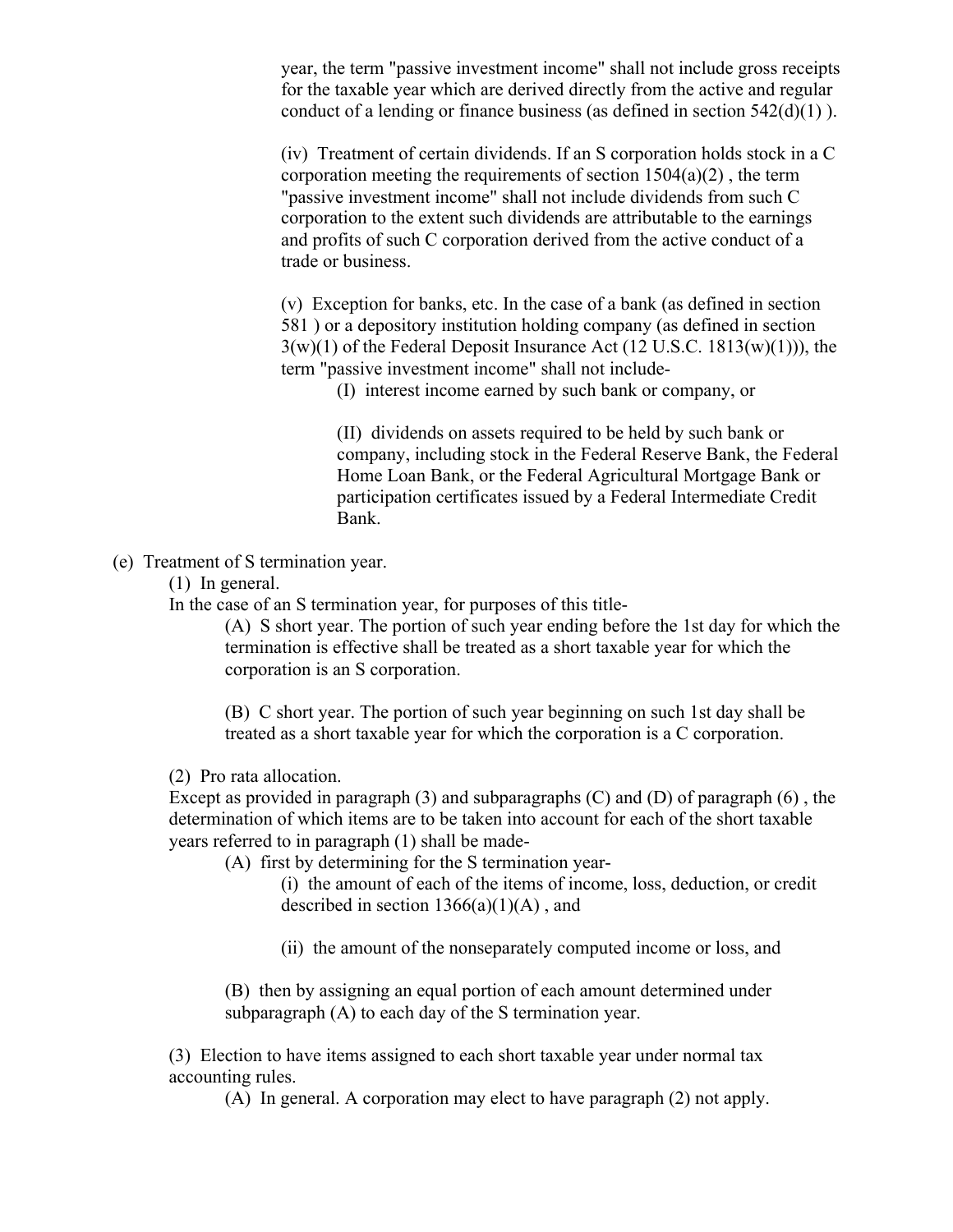(B) Shareholders must consent to election. An election under this subsection shall be valid only if all persons who are shareholders in the corporation at any time during the S short year and all persons who are shareholders in the corporation on the first day of the C short year consent to such election.

(4) S termination year.

For purposes of this subsection , the term "S termination year" means any taxable year of a corporation (determined without regard to this subsection ) in which a termination of an election made under subsection (a) takes effect (other than on the 1st day thereof).

(5) Tax for C short year determined on annualized basis.

(A) In general. The taxable income for the short year described in subparagraph (B) of paragraph (1) shall be placed on an annual basis by multiplying the taxable income for such short year by the number of days in the S termination year and by dividing the result by the number of days in the short year. The tax shall be the same part of the tax computed on the annual basis as the number of days in such short year is of the number of days in the S termination year.

(B) Section  $443(d)(2)$  to apply. Subsection (d) of section 443 shall apply to the short taxable year described in subparagraph (B) of paragraph (1) .

- (6) Other special rules.
- For purposes of this title-

(A) Short years treated as 1 year for carryover purposes. The short taxable year described in subparagraph (A) of paragraph (1) shall not be taken into account for purposes of determining the number of taxable years to which any item may be carried back or carried forward by the corporation.

(B) Due date for S year. The due date for filing the return for the short taxable year described in subparagraph (A) of paragraph (1) shall be the same as the due date for filing the return for the short taxable year described in subparagraph (B) of paragraph (1) (including extensions thereof).

(C) Paragraph (2) not to apply to items resulting from section 338 . Paragraph (2) shall not apply with respect to any item resulting from the application of section 338 .

(D) Pro rata allocation for S termination year not to apply if 50-percent change in ownership. Paragraph (2) shall not apply to an S termination year if there is a sale or exchange of 50 percent or more of the stock in such corporation during such year.

- (f) Inadvertent invalid elections or terminations.
- If-
- (1) an election under subsection (a) or section  $1361(b)(3)(B)(ii)$  by any corporation-(A) was not effective for the taxable year for which made (determined without regard to subsection  $(b)(2)$ ) by reason of a failure to meet the requirements of section 1361(b) or to obtain shareholder consents, or